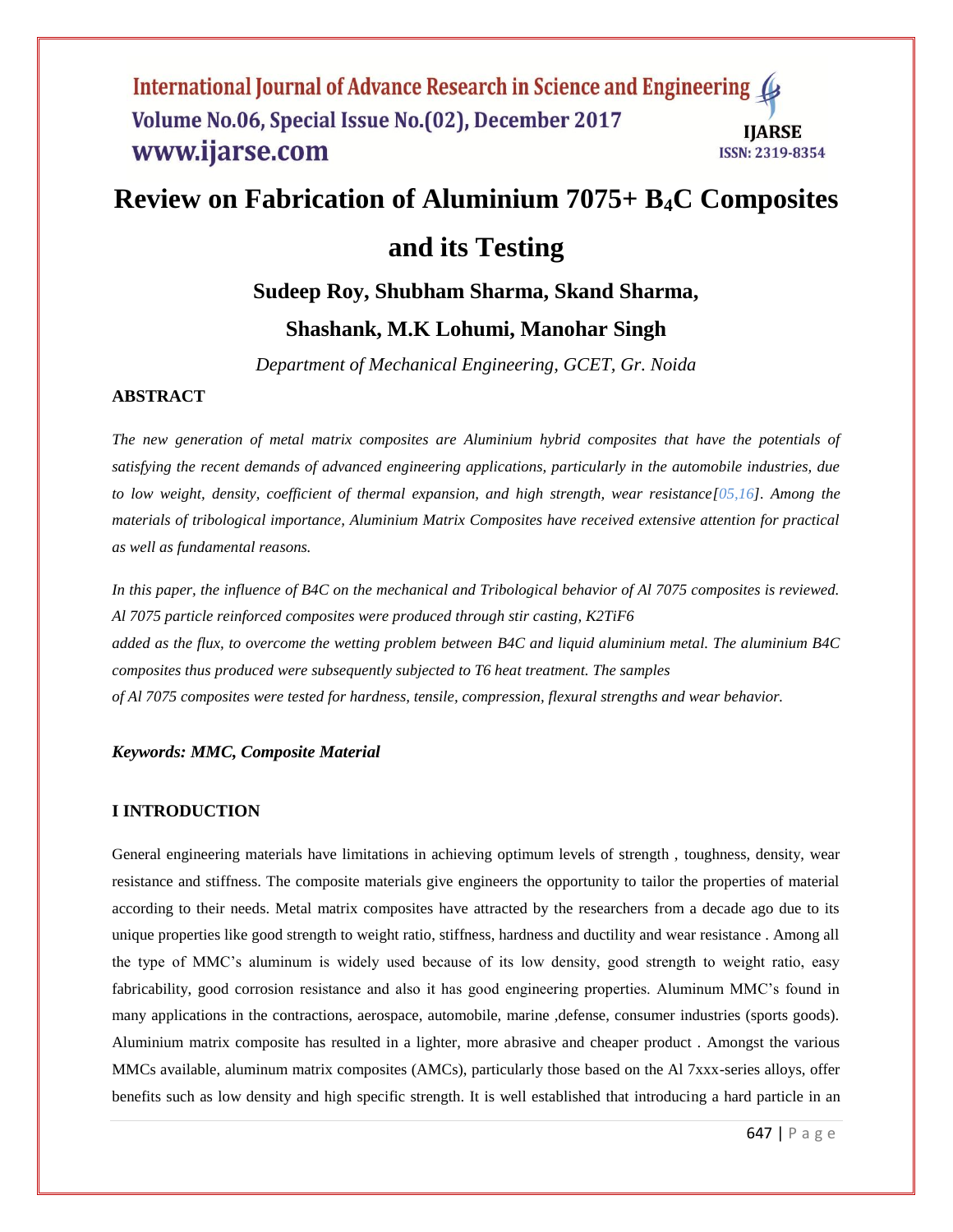Al-matrix can lead to significant improvements in wear and erosion resistance, stiffness, hardness and strength [01]. AMC's can be reinforced with silicon carbide(sic), Boron carbide(B4C), aluminum oxide(Al2O3), titanium carbide(tic), titanium dual Boron (Tib2),magnesium oxide(Mgo),titanium oxide(Tio2)[15]

The fabrication of MMCs can be achieved by the accumulation of reinforcement phase to the matrix. Certain suitable methods are powder metallurgy [06], spray atomization and co-deposition [07,08], plasma spraying [09,10], stir casting and squeeze casting [11]. In the engineering materials, the MMCs can be manufactured by a unique technique such as casting as it is inexpensive and proposes many other options for materials and processing conditions [12].

#### **II EXPERIMENTAL PROCEDURE**

In this experiment, a commercial grade aluminium alloy Al7075 was used as the matrix material, with B4C particles as the reinforcement. The aluminium composites were manufacturedwith 5, 10, 15 and 20 vol% B4C particles with particle size rangingfrom 16 lm to 20 lm were used as the reinforcement. The chemicalcomposition of Al 7075 wasanalyzed and shown in Table 1.The base metal weighing 1000 g of aluminium was melted in agraphite crucible. The temperature control of the molten meltwas taken care of, with thermocouples inserted into the melts to measure its temperature. The mixture of B4C particles and thesame amount K2TiF6 flux were added into the melt within 4 min at 850 \_C with mechanical stirring at 500 rpm. The melt was finallypoured into the preheated molds at 850 \_C casting temperature.The cast samples were heat treated to the T6 condition. The specimens were prepared for hardness, microstructure and wear.[05]

| <b>Chemical composition of Al7075 [Table 1]</b> |    |       |  |    |                    |  |  |  |                               |
|-------------------------------------------------|----|-------|--|----|--------------------|--|--|--|-------------------------------|
| <b>Elements</b>                                 | Zn | Cu Mn |  | Mg | <b>Fecution</b> Cr |  |  |  |                               |
| Weight% 5.4 1.42 0.12 2.42                      |    |       |  |    |                    |  |  |  | 0.42 0.21 0.11 0.13 Remaining |

#### **2.1 Hardness**

The specimens were prepared for hardness, tensile, compression, flexural strengths and wear tests to study the mechanical properties and wear behavior of the composites.The hardness tests were carried out according to ASTM E10-00standards using Brinell hardness testing machine with a 10 mmball indenter and 500 kg load. The test was conducted at roomtemperature and the measurement of hardness was taken at different places on each sample to obtain an average value of hardness. Tensile tests were conducted as per ASTM E08-8 on the samples, with the computerised ultimate tensile testing machine(UTE40) at room temperature (30 \_C). The compression strength was conducted as per ASTM E09-9 standard using the UTMmachine.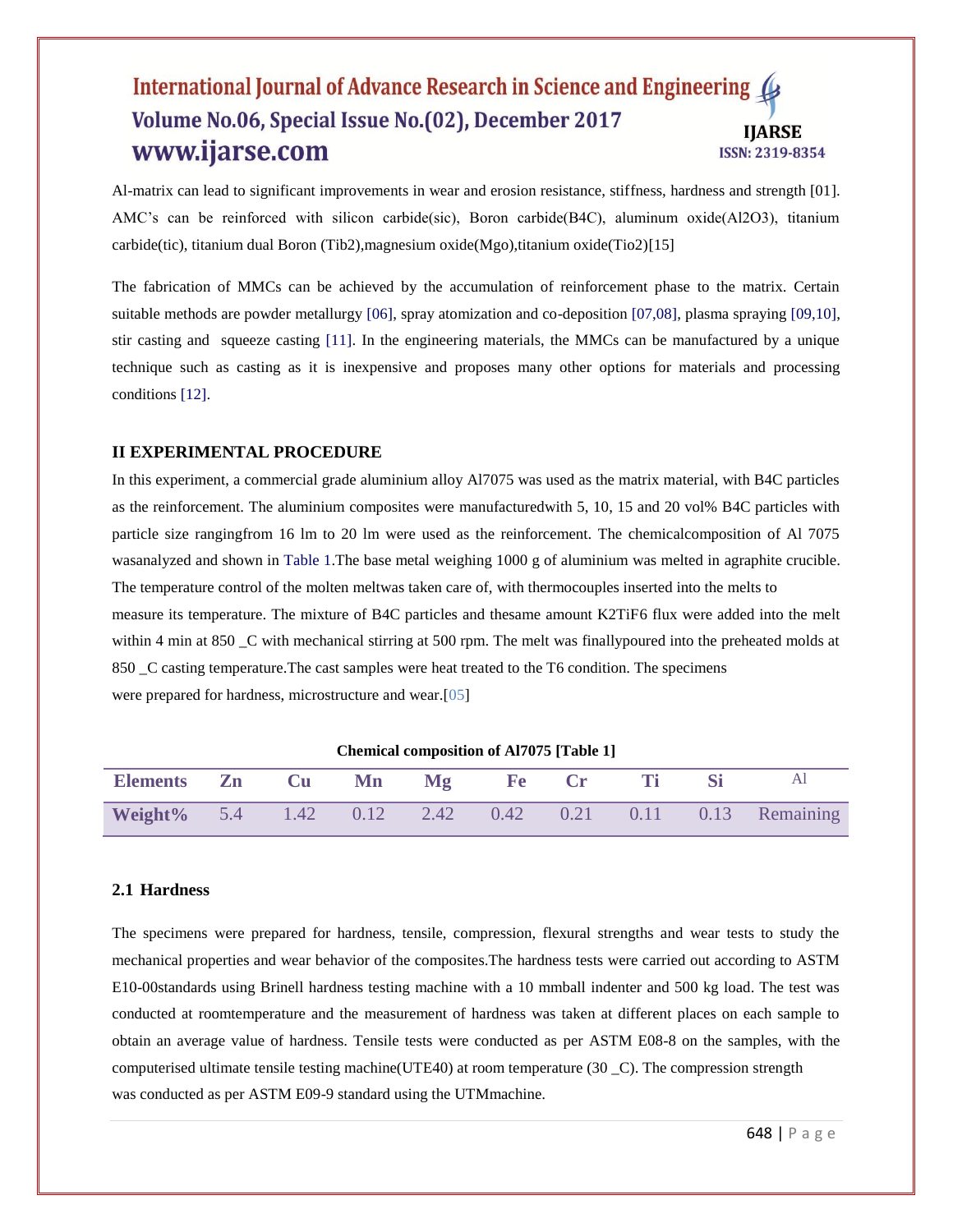In this [13] study Rockwell, hardness scale is used for measuring hardness value. Each specimen is subjected to hardness test with 2.5 mm ball indenter, 100kgf load and 20 seconds of dwell time. The figure shows the variation in the hardness value of samples tested with respect to different percentage of reinforcement material and sintering temperature. It was, noticed that hardness value of the prepared composite goes on increasing with expansion in the content of B4C particles. The increased hardness can be because of presence of boron carbide reinforcement particles which are basically very hard. The uniform distribution of SiC in the formed composites is also responsible for increasing hardness of the Al7075- B4C composite. Another reason for increased hardness can be, attributed to sintering temperature. Because as the sintering temperature increases, the bonding between the matrix-reinforcement particles becomes stronger.





Fig shows the wear rate of the composites for varying vol% of the B4C. The wear rate decreases with increasing vol% of B4C andtouches a minimum at 10 vol% B4C.The wear rate at 10 vol% B4C is only about 11% of the wear rate for aluminium alloy 7075 material.It is observed from the above that the wear behavior of the Al 7075/B4C composites is significantly improved with reinforcementof B4C particles, and the wear rate decreases with increasing vol% of B4C. Due to the increasing volume fraction of the B4C particlesthe matrix area in contact with the mating surface was reduced.The unreinforced aluminium alloy was softer than the B4C reinforced composites and due to this the base alloy undergoes heavy plastic deformation on the surface which causes the high wear rate of base alloy. The 10 volume fraction of the B4C reinforced composites showed the greatest wear resistance as compared to other volume fractions. The effect of applied load on the wear mass loss of the base alloy and composites had been shown in fig.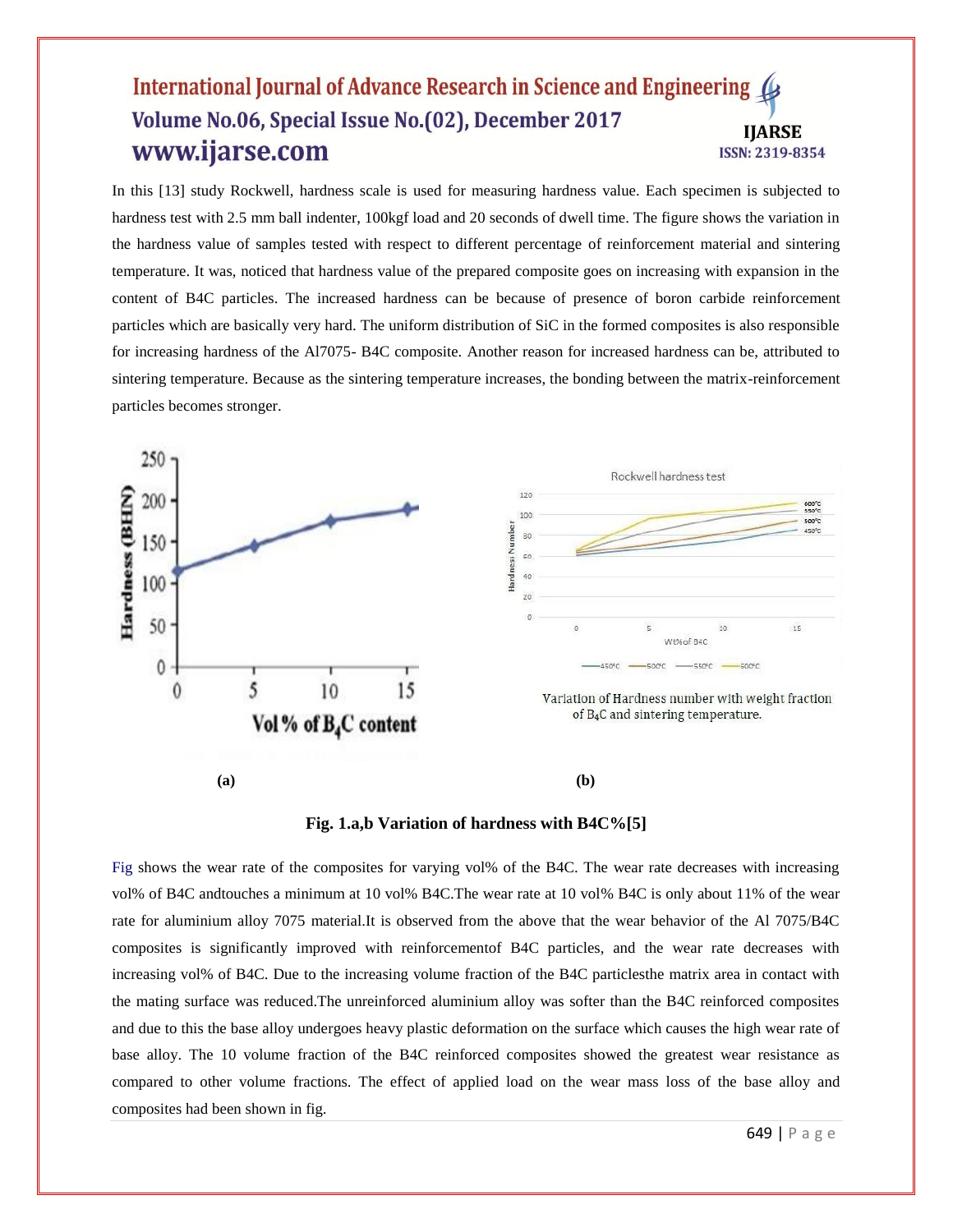## **2.2 Wear**

The high wear mass loss is observed in base alloy and minimum wear mass loss is noticed at 10 volume fraction of B4C composites. The wear rate increases with increasing applied load due to increasing temperature at higher loads and MML is no longer formed. At a larger load conditions produces large uncertainties which prevented theformation of a protective MML . The wear rate increases on increasing the applied load in all load conditions, and it was the minimum at 10 volume fraction of B4C.During abrasive wear, The B4C particles strengthen the aluminium matrix and also protect the softer matrix.



Wear rate with varying B<sub>4</sub>C content.

 $2(a)$ 



Wear rate with varying applied load for Al 7075.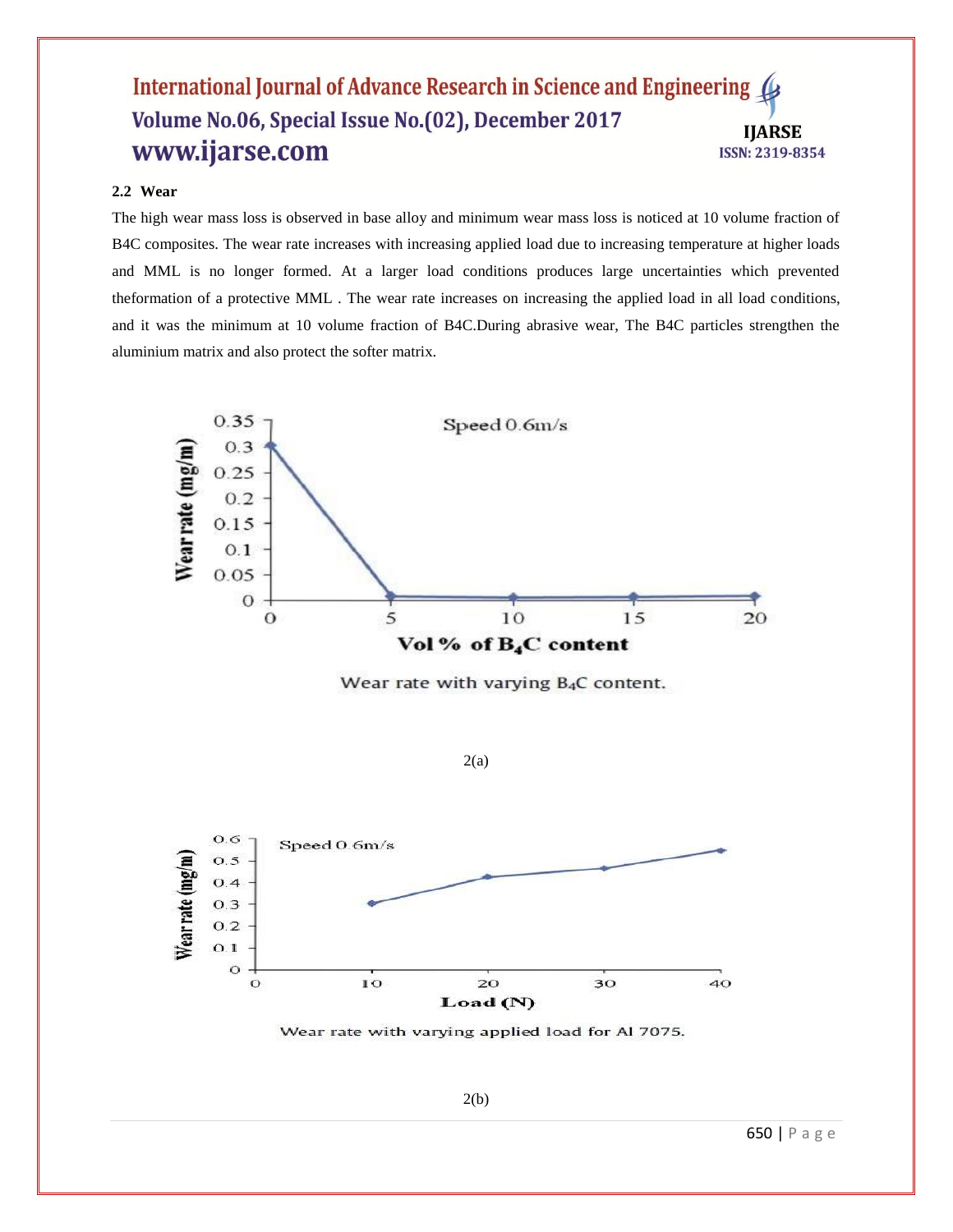

Wear rate with varying applied load for Al 7075-B<sub>4</sub>C composites.

#### **Fig. 2 a,b& c wear rate with B4C%**

#### **III MICROSTRUCTURE**

Microstructure for different samples was studied using scanning electron microscope. Figure 1 (a)-(b) shows microstructure of as cast Al7025 and Al7025 with 6wt% B4C particulates where microstructure was viewed under scanning electron microscope. Figure 1(b) reveals the distribution of B4C particulates in specimens and it can be observed that there is fairly uniform distribution of particles. Excellent bonding between the matrix and the reinforcement is observed.

Scanning electron microscopy was done on base alloy Al7025 and Al7025+ 6 wt. % of B4C composite samples. Figure 6 indicates the surface morphology after wear testing on base alloy Al7025 and 6 wt. % of B4C composite specimen. The images support the argument that addition of hard B4C particles improved the wear resistance of composites. It is clear from the Fig. that the wear tracks and surface delamination are evident. Wear track is observed in case of Al7025, indicates the abrasive wear mechanism. Due to high temperate and friction, only oxide wear has taken place. The wear resistance is more in case of (Al7025+ B4C) composites alloy. The results revealed that thecomposites with B4C particulates have better wear resistance property compared to base alloy





**3(a) 3(b)**

**Fig. 3 (a,b) Microstructure of particulate B4C**